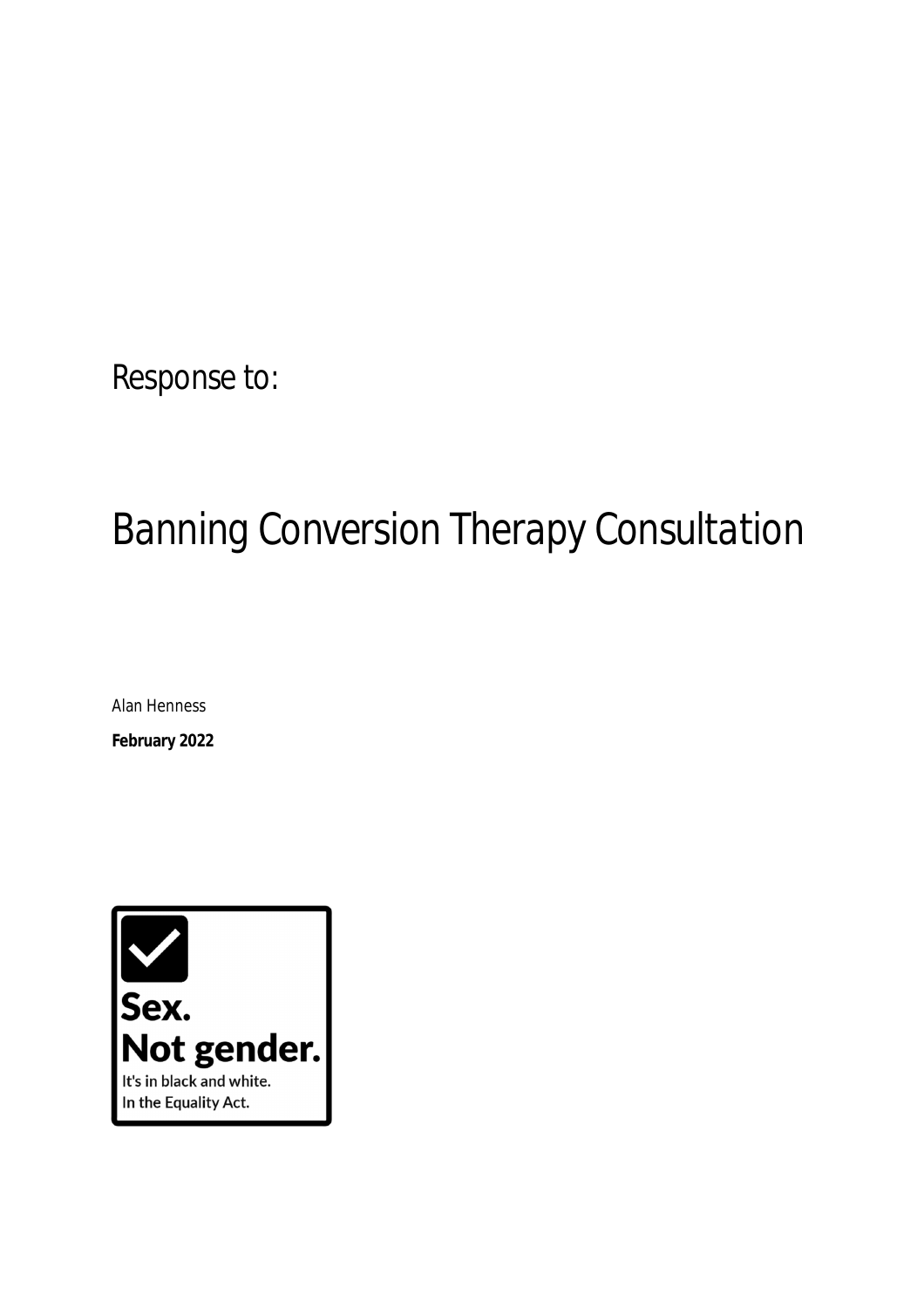### **Contents**

| 1           |     |  |  |  |  |
|-------------|-----|--|--|--|--|
| $\mathbf 2$ |     |  |  |  |  |
| 3           |     |  |  |  |  |
| 4           |     |  |  |  |  |
|             | 4.1 |  |  |  |  |
|             | 4.2 |  |  |  |  |
|             | 4.3 |  |  |  |  |
|             | 4.4 |  |  |  |  |
|             | 4.5 |  |  |  |  |
|             | 4.6 |  |  |  |  |
| 5           |     |  |  |  |  |
| 6           |     |  |  |  |  |
| 7           |     |  |  |  |  |
| 8           |     |  |  |  |  |
|             |     |  |  |  |  |

### About Sex. Not Gender.

Sex. Not Gender. was set up to counter the creeping replacement of the term sex with the term 'gender' in areas such as equality monitoring forms and diversity policies.

In the Equality Act 2010, the protected characteristic is sex; there is no protected characteristic called 'gender', 'gender identity', 'gender expression' or similar terms.

There is an entirely separate protected characteristic called 'gender reassignment' but this has nothing to do with sex or even the protected characteristic of sexual orientation.

Language and meaning of words are important and proper use and understanding of terms is vital so that the public is aware of what rights they have and what the duties of others are. Any confusion or inconsistency over meaning may prevent people from accessing their rights in law.

Clarity and precision are necessary.

Sex. Not Gender. aims to provide the information necessary to challenge organisations if they have conflated the two terms, whether inadvertently or otherwise.

*Il faut répéter ici ce que Locke a tant recommandé, définissez les termes.* 

Voltaire — *Dictionnaire philosophique*: A comme abus des mots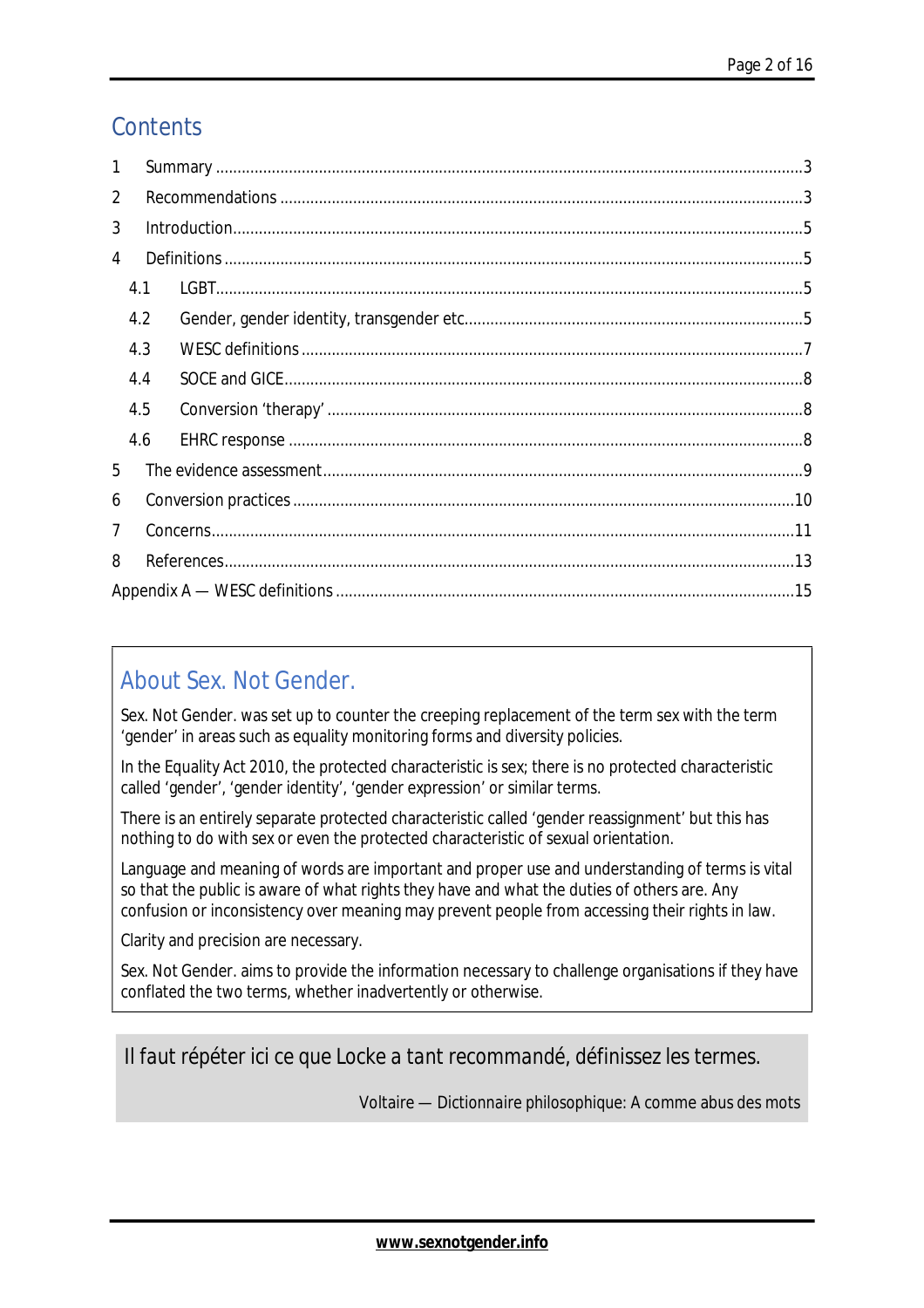### 1 Summary

The use of precise and understandable terminology is essential if meaning and intent are to be properly communicated and understood. The consultation is fatally flawed on this.

Using unclear and potentially misleading terms, definitions and language risks ineffective legislation and confusion, unintended consequences and the potential criminalisation on spurious or unintended grounds. Existing criminal law already outlaws abuse and physical harm, as well as child cruelty, neglect and violence.

New law based on the consultation would enshrine the subjective belief in gender ideology. This will criminalise dissent with that ideology, ensuring that only approved views can be spoken and advocated leaving the only permitted course for medical professionals as one of total affirmation of a single therapeutic pathway.

This will prevent medical professionals from helping those in most need, not just with understanding their gender issues but with a host of other mental health comorbidities.

### 2 Recommendations

| <b>Gender Identity Change Efforts</b><br>A. A Bill on banning Gender Identity Change Efforts (GICE) should be<br>postponed until:<br>The Cass Review has been completed;<br>'Gender identity' can be sufficiently defined to give the necessary<br>focus for any consideration of Change Efforts;<br>Clear definitions of what would constitute permitted practices and<br>what would constitute banned practices;<br>1<br>The harms and/or benefits of Change Efforts have been<br>adequately investigated, assessed, quantified and enumerated.<br>B. Commission research to be carried out by reputable bodies into<br>GICE, its prevalence and the nature of the practices, to address any<br>gaps in the knowledge of these allowing evidence-led policies.<br>C. A further consultation should then be carried out, with the above<br>information clearly laid out.<br><b>Sexual Orientation Change Efforts</b><br>A Bill on banning Sexual Orientation Change Efforts (SOCE) could be<br>2<br>brought forward if the Government is convinced there is a need to do<br>so, despite the lack of relevant evidence of prevalence in the<br>consultation. |  |
|--------------------------------------------------------------------------------------------------------------------------------------------------------------------------------------------------------------------------------------------------------------------------------------------------------------------------------------------------------------------------------------------------------------------------------------------------------------------------------------------------------------------------------------------------------------------------------------------------------------------------------------------------------------------------------------------------------------------------------------------------------------------------------------------------------------------------------------------------------------------------------------------------------------------------------------------------------------------------------------------------------------------------------------------------------------------------------------------------------------------------------------------------------------|--|
|                                                                                                                                                                                                                                                                                                                                                                                                                                                                                                                                                                                                                                                                                                                                                                                                                                                                                                                                                                                                                                                                                                                                                              |  |
|                                                                                                                                                                                                                                                                                                                                                                                                                                                                                                                                                                                                                                                                                                                                                                                                                                                                                                                                                                                                                                                                                                                                                              |  |
|                                                                                                                                                                                                                                                                                                                                                                                                                                                                                                                                                                                                                                                                                                                                                                                                                                                                                                                                                                                                                                                                                                                                                              |  |
|                                                                                                                                                                                                                                                                                                                                                                                                                                                                                                                                                                                                                                                                                                                                                                                                                                                                                                                                                                                                                                                                                                                                                              |  |
|                                                                                                                                                                                                                                                                                                                                                                                                                                                                                                                                                                                                                                                                                                                                                                                                                                                                                                                                                                                                                                                                                                                                                              |  |
|                                                                                                                                                                                                                                                                                                                                                                                                                                                                                                                                                                                                                                                                                                                                                                                                                                                                                                                                                                                                                                                                                                                                                              |  |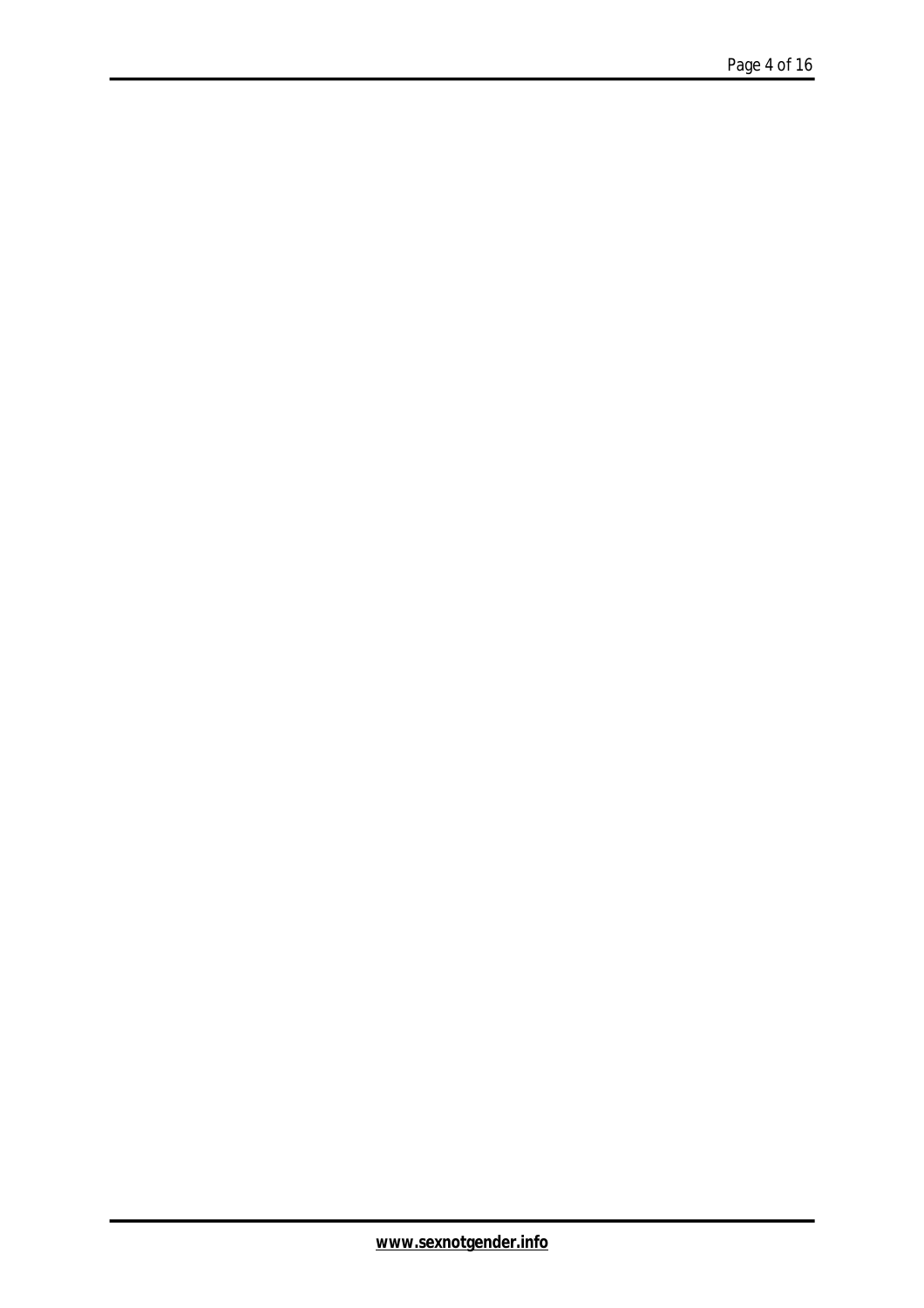### 3 Introduction

The consultation proposes to ban LGB conversion practices and T conversion practices. I say more about the terms and their definitions below.

This sounds straightforward and I utterly condemn so-called "gay cure" conversion practices that used to go on, involving electric shock treatments, imprisonment and medication. We already know that efforts to change sexual orientation are harmful with no evidence they work (even if that was a desirable outcome). There is, however, no evidence that such abusive practices are happening now in the UK. Regardless of the fact such practices are already illegal, I support a ban on them if that helped send a progressive societal message.

However, this legislation also includes something completely different: "gender identity" and in particular it risks criminalising explorative practices offered by certified medical professionals as well as lay counsellors, friends and family to children and vulnerable people who are having issues with the way they view themselves in relation to their sex.

My response focusses on these aspects of the consultation.

### 4 Definitions

A recurrent and pervasive problem with the consultation is the complete lack of definition for many of the key terms relied on. As Voltaire implored, *first define your terms*.

#### 4.1 LGBT

LGB is uncontentious and relates to the protected characteristic of sexual orientation — as defined in the Equality Act 2010.

The T of LGBT requires further examination.

### 4.2 Gender, gender identity, transgender etc

The consultation uses the following terms:

- Gender (as in 'gender dysphoria', eg in paragraph 2);
- Gender identity (eg in paragraph 14);
- Transgender (eg in paragraph 14).

The *Research and analysis on The prevalence of conversion therapy in the UK*[1] uses:

- Gender;
- Transgender;
- Cisgender;
- Gender identity;
- Gender expression.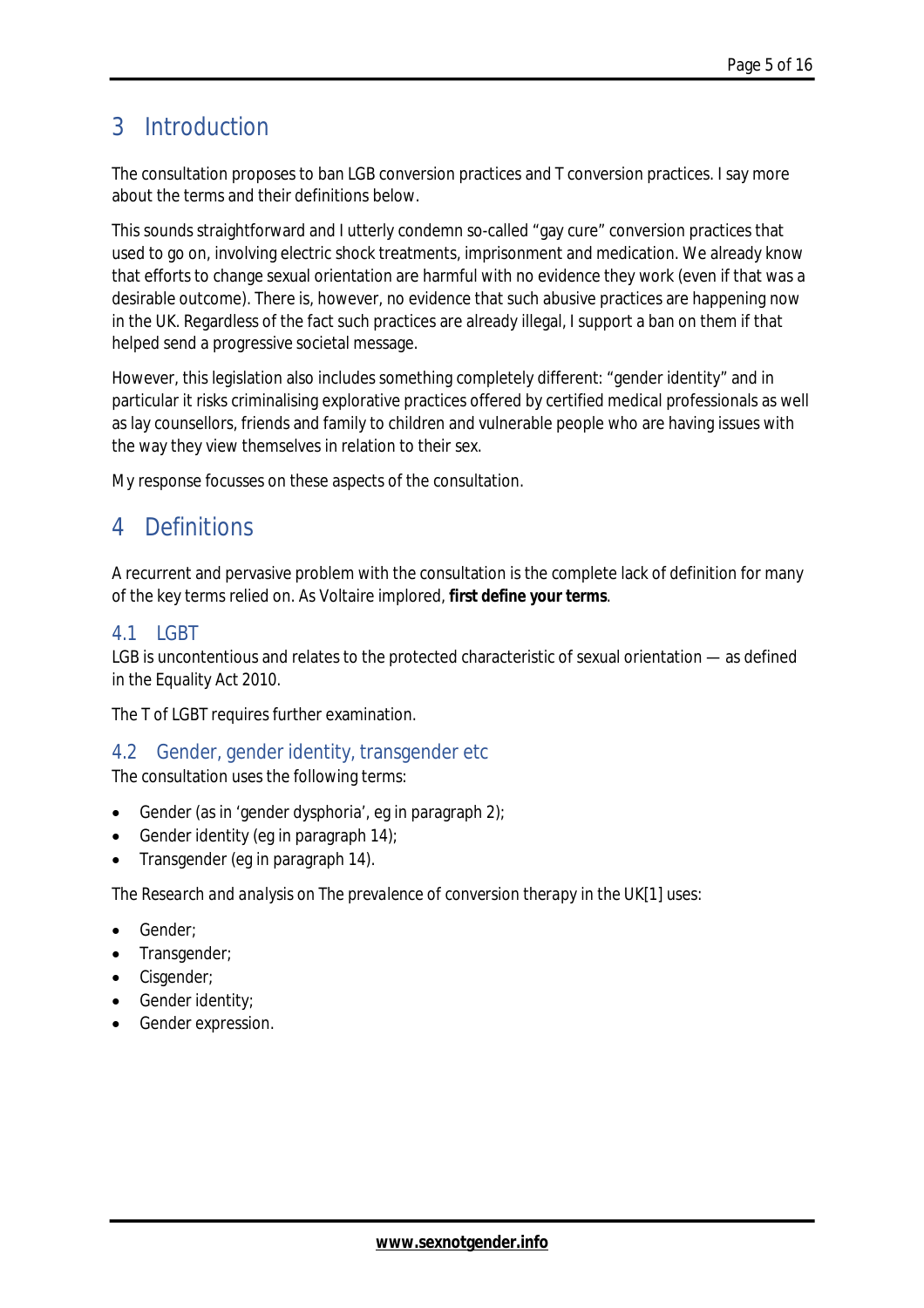The *Research and analysis Assessment of the evidence on conversion therapy for sexual orientation and gender identity*[2] uses:

- Gender;
- Gender identity;
- Transgender;
- Non-transgender.

The *Research and analysis Conversion therapy: an evidence assessment and qualitative study*[3] uses:

- Gender identity;
- Transgender;
- Cisgender.

The hastily withdrawn 'easy read' version of the consultation[4] uses:

Gender.

Note that 'cisgender' is a derogatory term that has no place in a government publication.

None of these terms is adequately defined nor is there any explanation on how they may be interrelated or independent.

#### The evidence assessment states:

*'Transgender' in this report describes people whose gender identity is different to their sex recorded at birth.* 

But it fails to define 'gender' or 'gender identity' so this statement is unhelpful.

Equating 'gender identity' with sex is meaningless since sex is a biological fact and the 'gender' is an identity that, at best, relies on demeaning, regressive stereotypical notions of societal roles for the two sexes.

It is clear that all the terms used in the various documents rely on the definition of 'gender' as a base, but none is given.

More worryingly, the evidence research fails to examine whether there is any correlation or commonality in meaning in these terms across the various papers cited. This renders the analysis worthless.

It also has to be noted that the prevalence assessment relies on the National LGBT Survey[5] and that, when asking participants about their experiences of 'gender identity conversion therapy', the survey provided no guiding definition, so it was left entirely open to respondents to use whatever meaning they had in mind: the meanings they relied on were not recorded.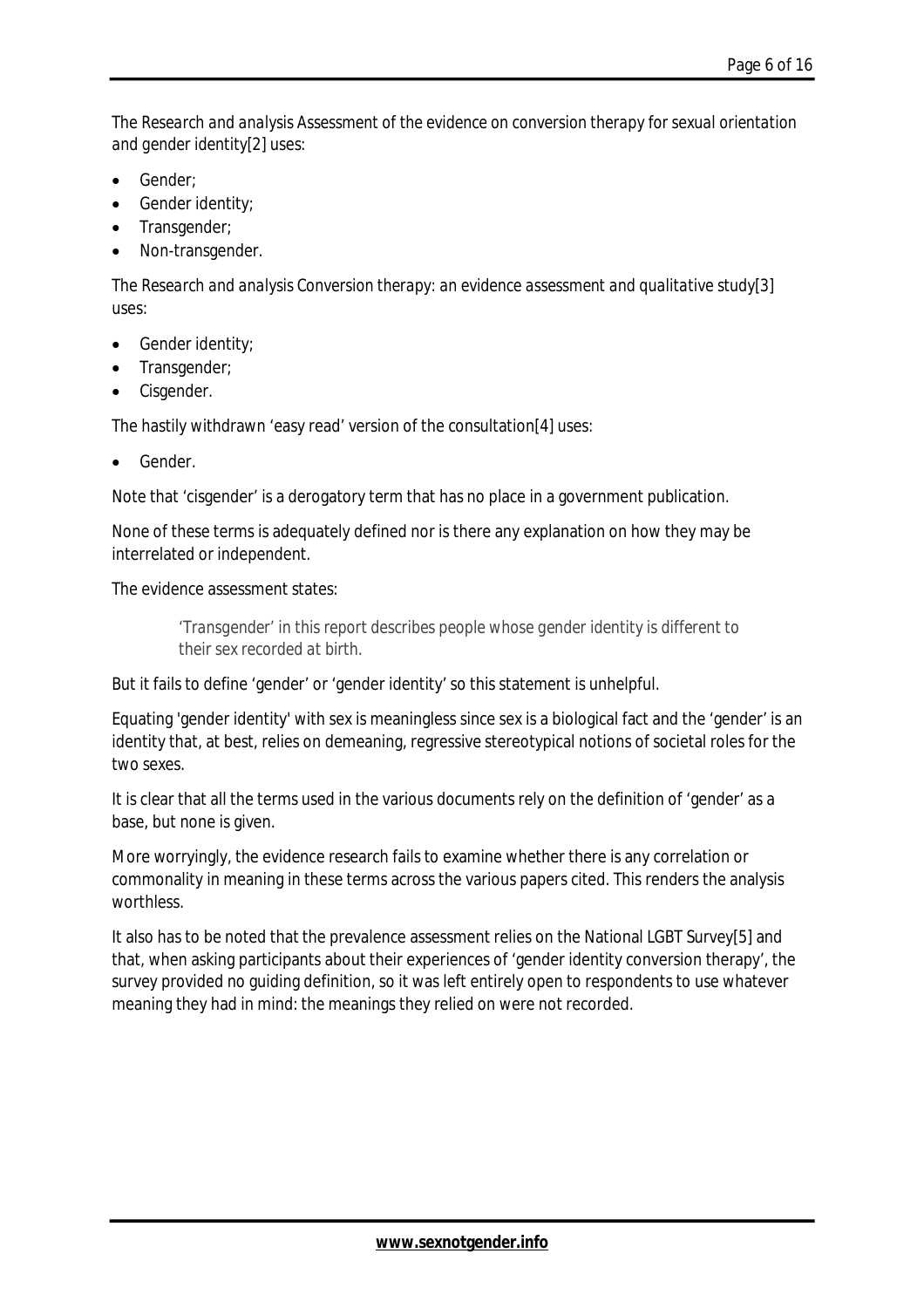#### Given the lack of any definition in the consultation, I offer the following as a cogent definition:

*Gender is the unmeasurable and shifting notion of what a person thinks they may feel at any specific moment in time about a fluid and changeable concept that either correlates with or denies their innate biological sex or alternatively corresponds with that person's estimation of their opposite sex predicated on their own personal perception of a stereotypical yet ultimately unknowable and reductive abstraction of an assumption of that sex for which they have no frame of reference to even begin to understand.[6]* 

This may appear verbose, but I believe it gives form to the concept. It will pose a critical and severe challenge to the drafters of any Bill to devise their own cogent, reality-based and non-circular definition but without such a definition, a law proscribing discussion or practices relating to 'gender' cannot be intelligible and enforced.

Stated like this, the differences and contrast between sexual orientation and gender identity/transgender become apparent with the recognition that evidence for prevalence, forms, outcomes, harms, etc for one form of conversion practice are not applicable to the other: they must be considered entirely separately, and each considered on their own merits, based on their own distinct evidence, prevalence, harms, etc.

Because they are different from each other in fundamental and material ways it makes no sense to combine them as if they were similar. This extends to the use of the term 'conversion therapy' as it is used in the consultation to refer to *both* sexual orientation conversion therapy *and* gender identity conversion therapy at the same time as if they were homogenous when they are clearly not.

It would be incongruous to not differentiate between the two entirely different practices and contexts and it is disappointing that the consultation fails to do this.

Speculation as to why this is the case is probably moot, but to my mind, it was a deliberate attempt to smuggle gender conversion in with the abhorrent and universally condemned practices frequently associated with sexual orientation conversion therapy thus evading close scrutiny by both the public and Parliament. I sincerely hope that MEPs, when discussing any proposed legislation are fully cognisant of these fundamental differences.

### 4.3 WESC definitions

As an example of the confusion and total lack of definitional integrity that pervades Government on this, I have included at Appendix A a list of comments and questions raised by the definitions offered by the Women and Equalities Select Committee report[7] on their inquiry into the Gender Recognition Act.[8]

The WESC at least attempted to provide some definitions and had a golden opportunity to set straight the record and lay out a set of definitions that provided much-need and called-for clarity.

They singularly failed on this and instead provided a set of incoherent, contradictory and circular definitions. However, I would suggest that it would have been an impossible task to provide a set of definitions that were cogent, non-circular and precise that did not rely on demeaning, regressive stereotypical notions of societal roles for the two sexes.

The current consultation would have been a perfect opportunity for government to provide a set of definitions relevant to the discussion of GICE.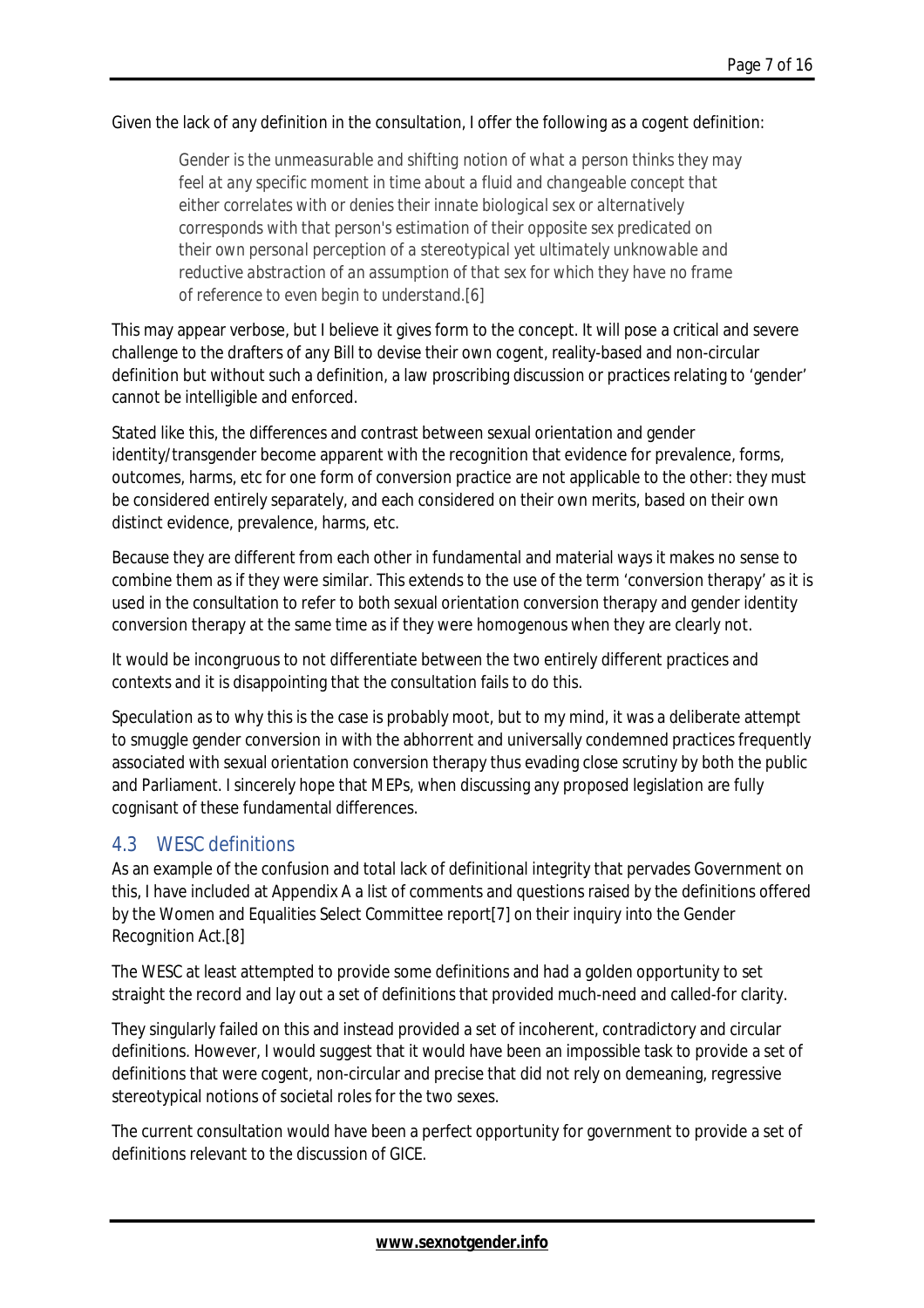The consultation fails to do this as has been pointed out by many, including the EHRC (see section 4.6 below), but it is irresponsible and incompetent for the consultation not to have provided those very necessary definitions so that the consultation could have garnered views on how to proceed into law.

It is essential that the government provide those definitions and consults on them before proceeding to legislate for a ban on GICE.

### 4.4 SOCE and GICE

The evidence assessment[2] identifies two separate and distinct aspects:

- 'Sexual Orientation Change Efforts' (SOCE);
- 'Gender Identity Change Efforts' (GICE).

The evidence assessment discovered a total of 46 published studies, split as follows:

| <b>Conversion therapy</b>                       | <b>Studies</b> |
|-------------------------------------------------|----------------|
| <b>Sexual orientation change efforts (SOCE)</b> | 40             |
| <b>Gender identity change efforts (GICE)</b>    |                |
| <b>Both SOCE and GICE</b>                       |                |

I note that the one study that covered both was simply a study of the prevalence and characteristics of those who undergo conversion therapy and gives no insight into the effectiveness or harms of any practice.

It is significant and relevant that only one of the 40 on SOCE relates to the UK and that the vast majority (35) relate to North America, which has an entirely different religious demographic to the UK so frustrating any attempt to translate the findings to a UK context.

Thus, the evidence base for SOCE and GICE are different.

This arises because they are entirely separate and distinct practices and evidence relating to one cannot be used as evidence for the other. They are not interchangeable. The consultation does not seem to recognise this.

### 4.5 Conversion 'therapy'

A 'therapy' is usually used to refer to the treatment of disease or disorders, as by some remedial, rehabilitating, or curative process. This clearly is not appropriate in a discussion about conversion.

A more neutral and less pejorative term would be 'conversion practice' and I would also suggest that term — or some other more neutral term — is used in any draft Bill.

### 4.6 EHRC response

In their response to the consultation, the Equality and Human Rights Commission[9] make many pertinent and important points and I ask that these be given due weight and consideration.

In particular, I note they emphasise and amplify many of the points I make in my submission (my **emphasis**):

The consultation document contains **no clear definition of what will amount to "conversion therapy"** caught by its proposals, **nor of the meaning of "transgender"** – a term which has **no clear legal meaning**, is potentially wider than the concept of gender reassignment in current UK law, and is understood by different people in different ways. [Page 2]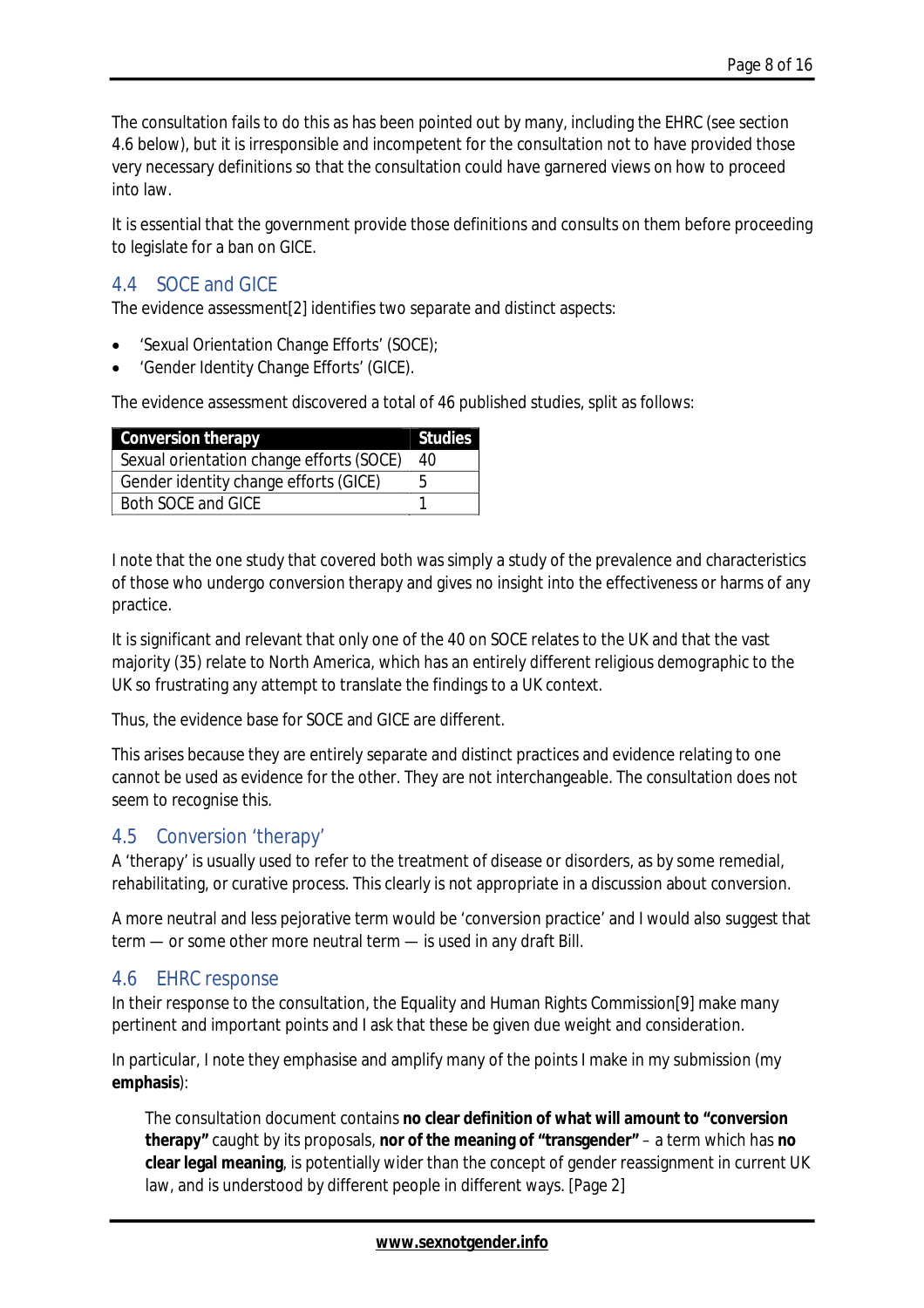Nor does the consultation address the possible need to consider a differentiated approach in relation to sexual orientation and being transgender so as to ensure, in particular, **that clinicians and therapists are not prohibited from providing appropriate care and support** for individuals with gender dysphoria. [Page 3]

Given **the documented lack of evidence about conversion therapy in relation to being transgender**, recent attention and litigation on the implications of medical and surgical transition, and the **ongoing NHS-commissioned independent review of gender identity services for children and young people led by Dr Hilary Cass OBE**, we consider that these matters require further careful and detailed consideration before legislative proposals are finalised and the implications of them can be fully understood. [Page 3]

…we consider that a more robust consultation would have been achieved had additional information been provided on the **definition of the key concepts of "conversion therapy" and "transgender"**. [Page 3]

Given this, we recommend that **legislation should initially focus on banning conversion therapy attempting to change a person's sexual orientation**, where the evidence and impacts are clearer. Legislation to ban conversion therapy attempting to change a person to or from being transgender should follow, **once more detailed and evidence-based proposals are available** which can be properly scrutinised. [Page 3]

Should the Government decide to proceed with its proposals for legislation to ban both types of conversion therapy, we consider that a draft Bill should be published for pre-legislative scrutiny by a Committee of both Houses of Parliament. This approach will ensure that legislation to ban harmful conversion therapy practices contains **clear definitions and terminology** so that its effects can be properly understood, and is evidence-based and proportionate. [Page 3]

### 5 The evidence assessment

There are serious issues with the evidence assessment, including the undeclared conflicts of interest of:

- Dr Adam Jowett as Chair of the Psychology of Sexualities Section of the British Psychological Society.[10]
- Dr Simon Goodman as Committee member of both the Qualitative Methods in Psychology and Social Psychology sections of the British Psychological Society.[11]

I note that the British Psychological Society is currently under investigation by the Charity Commission:

> *The British Psychological Society (BPS) is being examined by the Charity Commission as it faces complaints including allegations that it is potentially putting patients at risk by arguing for the right for psychologists to prescribe drugs including hormone blockers to transgender patients.[12]*

The nature of these allegations raises serious concerns about their impartiality, integrity and suitability for the task of assembling and evaluating the evidence for this consultation.

As I have pointed out, the evidence document uses the term 'cisgender'. 'Cis' is a derogatory term without legal or biological meaning and has no place in a government document.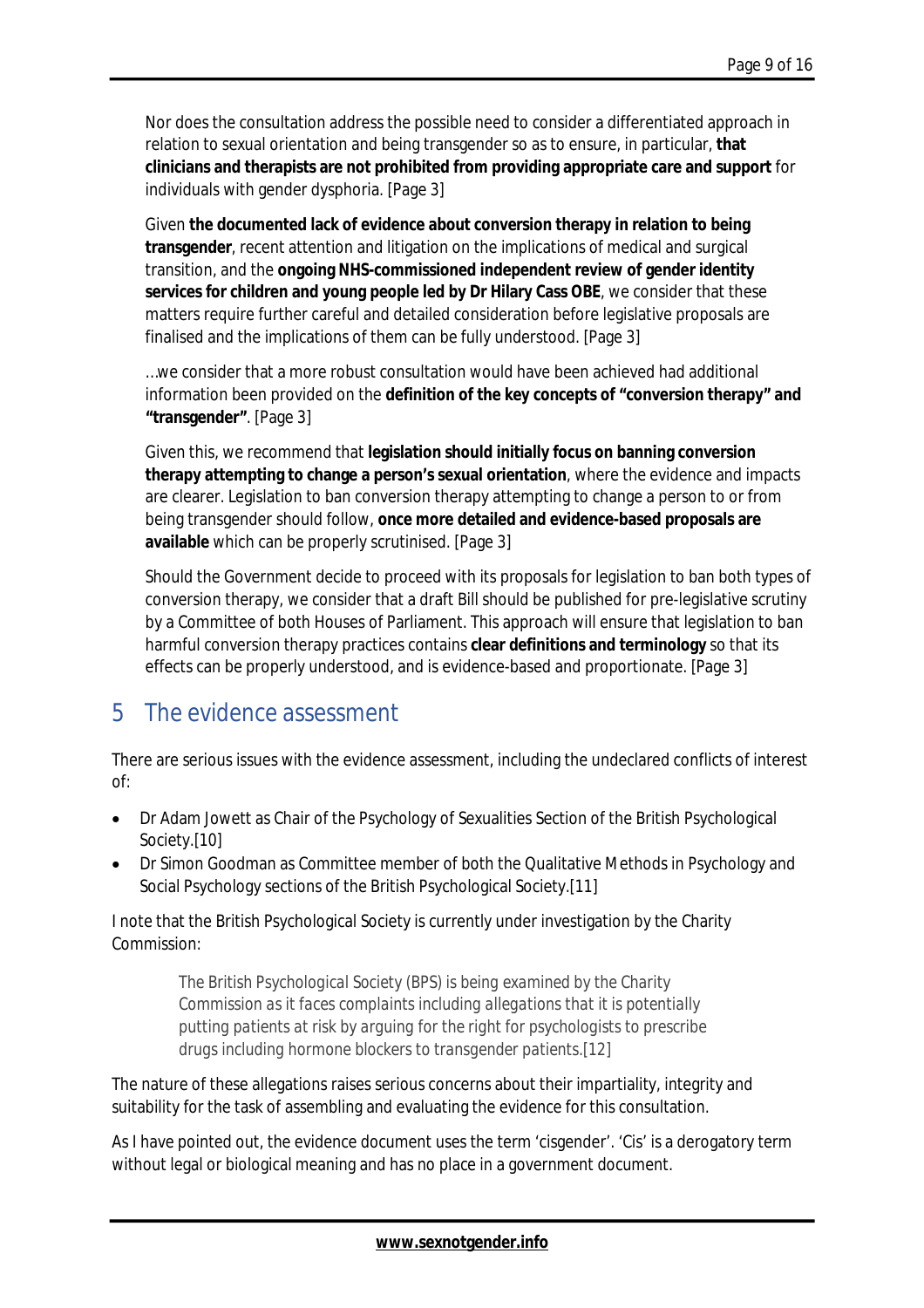Overall, this language is indicative of an ideological stance and bias that prejudges much of the consultation.

However, very many fatal problems with the evidence assessment have been detailed by clinicians and others:

| <b>Title</b>                                                       | <b>Author</b>                |
|--------------------------------------------------------------------|------------------------------|
| Conversion therapy: calling for legislation without evidence[13]   | <b>Sex Matters</b>           |
| GEO research finds no evidence for banning transgender "conversion | <b>Sex Matters</b>           |
| therapy"[14]                                                       |                              |
| <b>SCOPING SURVEY FOR GOVERNMENT EQUALITIES OFFICE</b>             | <b>Thoughtful Therapists</b> |
| <b>CONSULTATION ON CONVERSION THERAPY[15]</b>                      |                              |
| Prevalence of conversion therapy by therapists in the UK[16]       | <b>Transgender Trend</b>     |

The evidence provided by the government in the consultation is a wholly inadequate basis for making law.

### 6 Conversion practices

As I have highlighted, it is a major flaw of the consultation to conflate 'Sexual Orientation Change Efforts' (SOCE) with 'Gender Identity Change Efforts' (GICE).

I refer the Government to Griffin *et al*. to understand the crucial difference between the abhorrent and ineffective practice of homosexuality 'conversion therapy' and that of the ideologically based gender 'conversion therapy'. Griffin *et al*. describe the latter as:

Conversion therapy is described [by the Royal College of Psychiatrists] as 'any approach that aims to persuade trans people to accept their sex assigned at birth'.[17]

Note: although the phrase is used by the Royal College, sex is not 'assigned' at birth: it is observed at or before birth and recorded.

This is different in fundamental ways to sexual orientation conversion therapy, not least because gender identity 'conversion therapy' can otherwise be described as 'watchful waiting' and other recognised and established therapeutic approaches in clear contrast to prescribing life-long treatments and surgical interventions that generally lead to infertility and drug dependence.

Gender 'conversion therapy' as outlined in this consultation is not conversion: it is leaving individuals to grow, learn, mature and develop naturally and become accustomed to and accepting of their sex — and of their sexual orientation.

This conflation of gender 'conversion therapy' with sexual orientation 'conversion therapy' must be understood and avoided, particularly as it hides the ideological basis for the term.

This reversal in position no doubt serves an ideological purpose in that it gives the impression to the lay public that the abhorrent 'gay conversion' practices are equivalent to the practices that might be administered to those who are having issues with understanding or feeling comfortable with their sex when they are not related.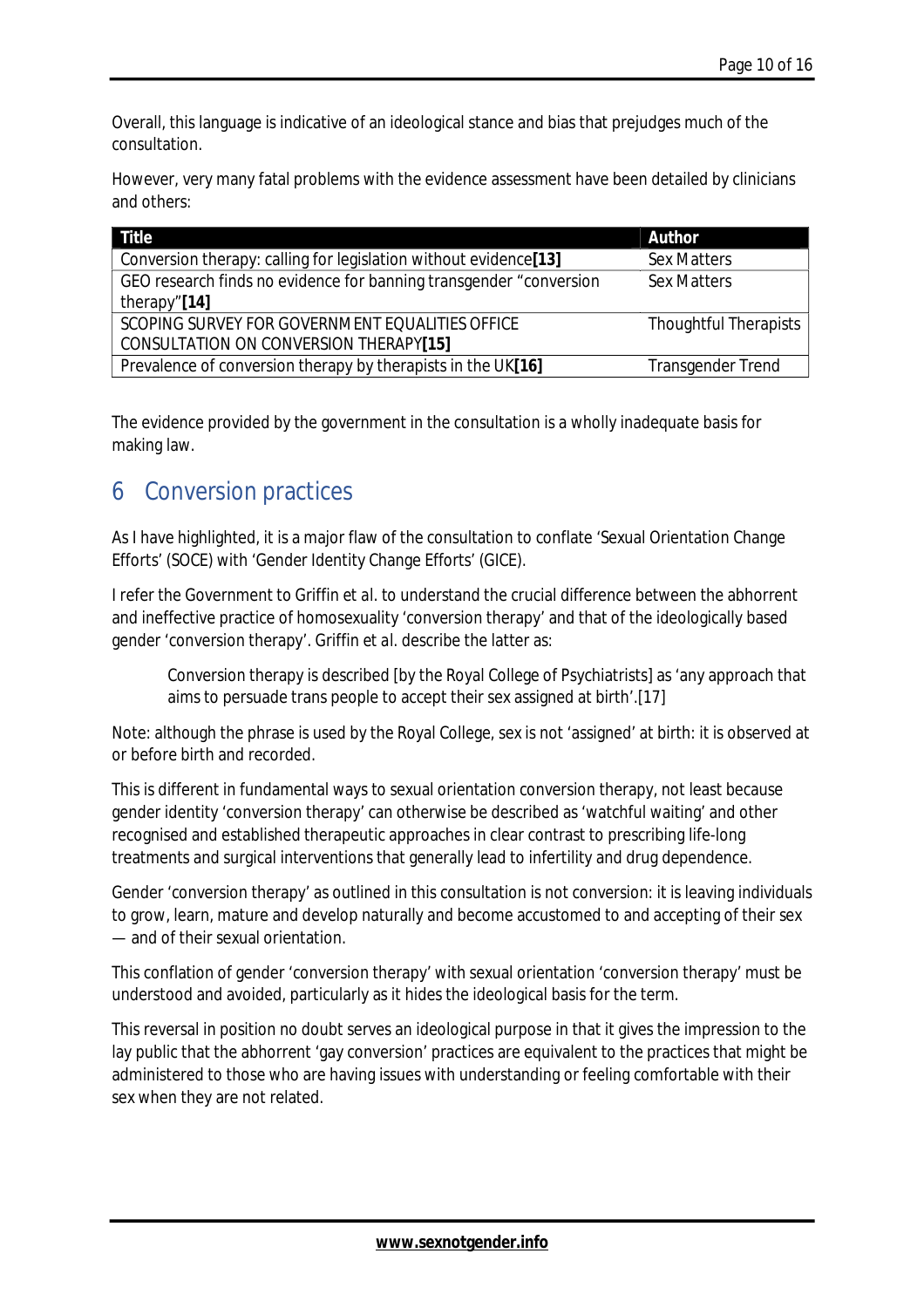### 7 Concerns

Many have expressed deep concerns with the proposals in the consultation and the direction any resultant law would take us:

#### Joanna Cherry QC MP:

*we must not make it a criminal offence for therapists to try to help patients with gender dysphoria to feel comfortable in their birth sex.[18]* 

#### Dr Lucy Griffin and colleagues:

*Psychiatrists understand that human development is necessary, but not always comfortable. Puberty, although a normal physiological process, is associated with particularly high levels of psychological and bodily discomfort. Psychiatrists' role is to journey with patients as change is navigated and to provide support through sharing uncertainty and difficult decision-making. But in the current climate, psychiatrists may be unsure whether addressing psychological and social antecedents will lead to accusations of conversion therapy. Attempts to reconcile a sufferer's discomfort with their actual body would be good practice in other conditions involving body image disturbance, such as anorexia nervosa.[17]* 

#### The Economist:

*The government wants "conversion therapy" to include talking treatments that explore why someone's gender identity is at odds with their biological sex. A ban would leave the field of gender medicine to those happy to shepherd patients including the growing number of under-18s who see themselves as transgender into "gender affirmation", in which their cross-sex identity is treated as permanent. This approach fast-tracks many children onto powerful drugs and sometimes surgery.[19]* 

*Trans conversion therapy (which the proposed law does not define) is a different matter—not because trans people are inherently problematic, any more than gay people are, but because unlike sexual orientation, gender identity is neither welldefined nor necessarily stable. "Conflating the two is incredibly dangerous," says Anna Hutchinson, a clinical psychologist who used to work at gids. A person may dissociate from their biological sex for a host of reasons, including autisticspectrum disorders, depression, trauma or a history of sexual abuse. Responsible clinical practice requires investigating such possibilities. But the phrase "trans conversion therapy" is being used to mean any approach other than immediately affirming a person's stated gender, says Dr Hutchinson. "That goes against what therapy is."[20]* 

#### Mark Jenkinson MP:

*Gender dysphoria is the only condition that everyone, including the NHS, is expected to affirm rather than fully understand the root cause of, and potentially treat.[21]*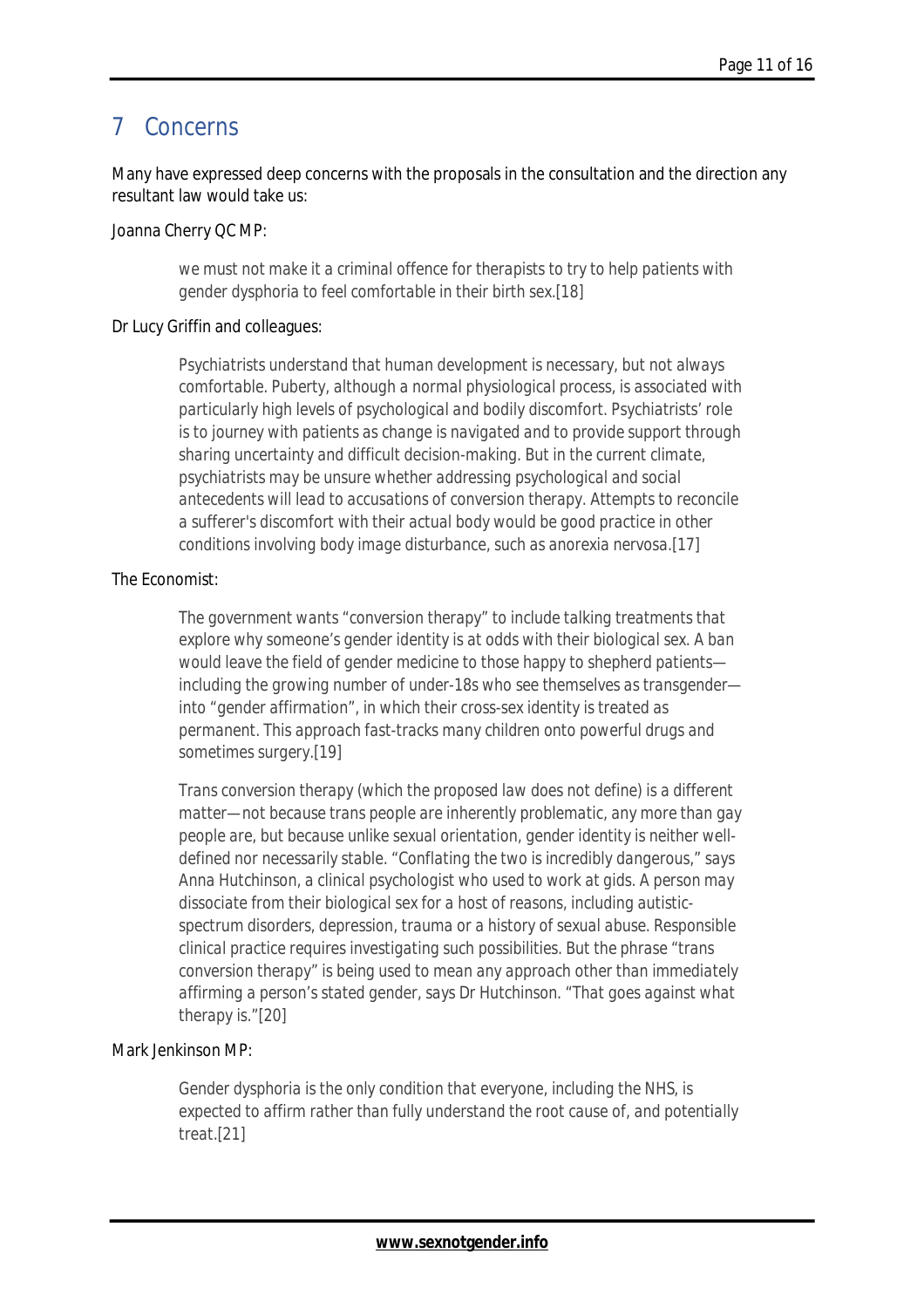#### Josephine Bartosch writing in *The Telegraph*:

*David Bell, a consultant psychiatrist and former president of British Psychoanalytic Society, has become an outspoken critic of treatment pathways which do not investigate why a patient feels discomfort in their body. Earlier this year in an interview with Channel Four News, Bell accused ideological groups of "managing to capture policy- medically, professionally and in the media and in government". He claims that the treatment model whereby patients are simply affirmed in their identities is itself "a form of conversion therapy", as without medical intervention many girls in particular would grow-up to be lesbians, desisting from their belief that they have a male gender identity.* 

*Bell is far from alone. The group Thoughtful Therapists was formed "to protect open-ended therapeutic exploration", in opposition to those who argue that patients must be unquestioningly affirmed in their professed gender identities. They are concerned the ban on conversion therapy will have a "chilling effect" preventing clinicians from exploring the underlying causes that lead people to feel discomfort in their bodies. As proposals stand, those found guilty of practicing conversion therapy could face imprisonment or a fine of an unlimited amount.[22]* 

#### Sex Matters:

*There is no need for sweeping new legislation. Existing criminal law already outlaws abuse and physical harm, as well as child cruelty, neglect and violence. This new law will be used to criminalise dissent with gender ideology.[23]* 

#### Nikki da Costa writing in *The Telegraph*:

*The proposed law follows a campaign by Stonewall to extend a ban on conversion therapy for sexual orientation, on which there is near universal agreement, to cover talking therapies that intend to change a person from being transgender. That sounds simple, but it conceals huge complexity, particularly as it relates to children.* 

*It requires the Government to define what it means to be a transgender child, as opposed to a child suffering from gender dysphoria. As there is no objective test, it moves the Government into accepting the principle of self-identification. Is the bar the assertion by a girl that she is a boy, or vice-versa? How long must they hold this belief? At what stage does legitimate therapy or conversations that seek to explore what might underpin a child's assertion that they are in the wrong body become vulnerable to accusations that the intent was to change a transgender child?[24]* 

I ask that you take all these concerns into account in your deliberations and in drafting any Bill to ban GICE.

Alan Henness

[www.sexnotgender.info](http://www.sexnotgender.info) 

February 2022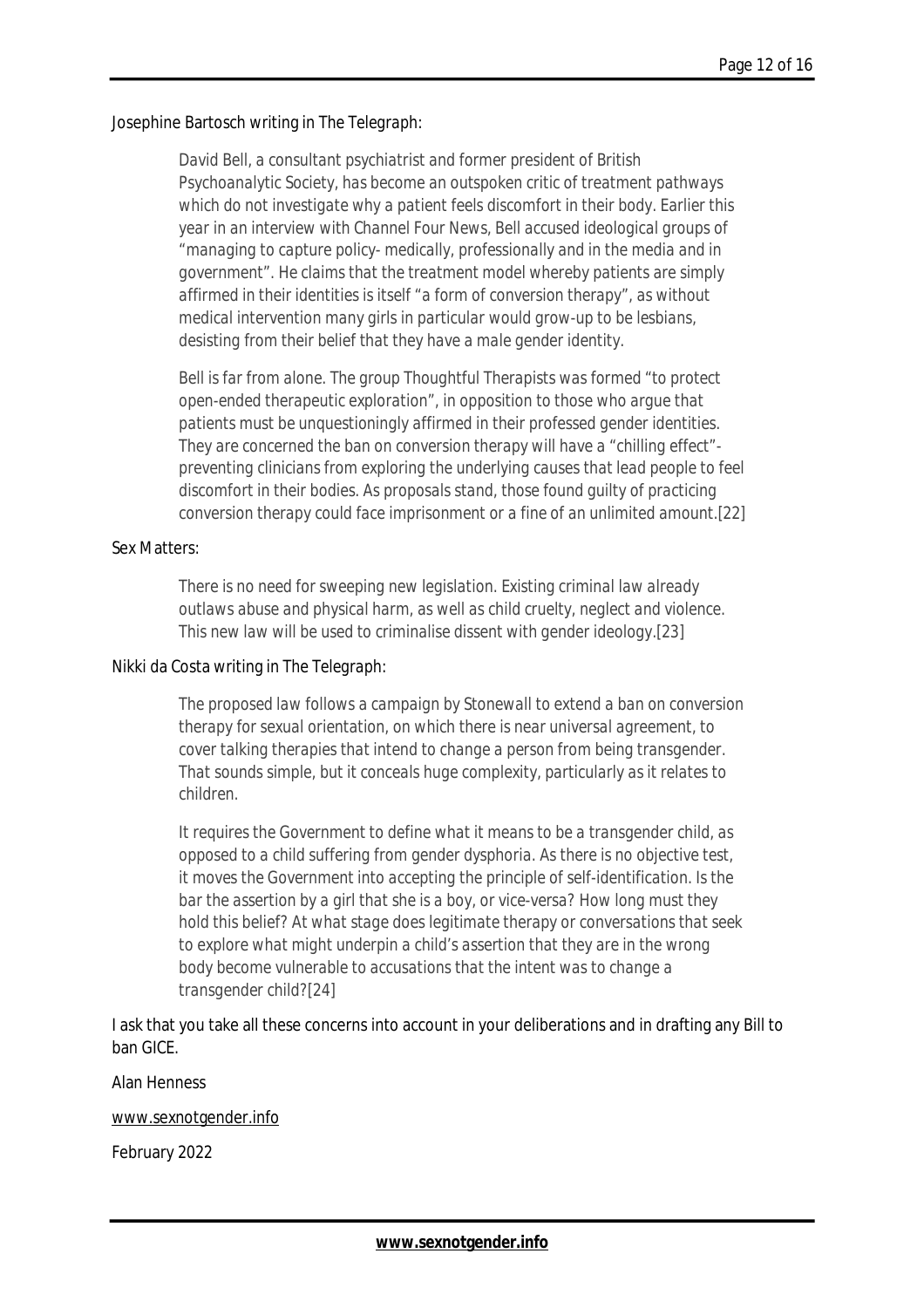### 8 References

- 1 The prevalence of conversion therapy in the UK. GOV.UK. <https://www.gov.uk/government/publications/the-prevalence-of-conversion-therapy-in-the>uk/the-prevalence-of-conversion-therapy-in-the-uk (accessed 7 Dec 2021).
- 2 An assessment of the evidence on conversion therapy for sexual orientation and gender identity. GOV.UK. <https://www.gov.uk/government/publications/an-assessment-of-the-evidence-on>conversion-therapy-for-sexual-orientation-and-gender-identity (accessed 24 Nov 2021).
- 3 Conversion therapy: an evidence assessment and qualitative study. GOV.UK. <https://www.gov.uk/government/publications/conversion-therapy-an-evidence-assessment-and>qualitative-study/conversion-therapy-an-evidence-assessment-and-qualitative-study (accessed 7 Dec 2021).
- 4 Where is the easy reading version of the conversion therapy consultation? Sex Matters. 2021[.https://sex-matters.org/posts/updates/still-no-easy-reading-version-of-the-conversion](https://sex-matters.org/posts/updates/still-no-easy-reading-version-of-the-conversion)therapy-consultation/ (accessed 7 Dec 2021).
- 5 National LGBT Survey: Research report. GOV.UK. <https://www.gov.uk/government/publications/national-lgbt-survey-summary-report> (accessed 8 Dec 2021).
- 6 The State Media. GENDER IDENTITY What Does It All Mean? 2021. <https://www.youtube.com/watch?v=6JjmcYA5fHU> (accessed 2 Feb 2022).
- 7 Reform of the Gender Recognition Act Women and Equalities Committee. <https://publications.parliament.uk/pa/cm5802/cmselect/cmwomeq/977/report.html> (accessed 6 Jan 2022).
- 8 Reform of the Gender Recognition Act Committees UK Parliament. <https://committees.parliament.uk/work/658/reform-of-the-gender-recognition-act/publications/> (accessed 6 Jan 2022).
- 9 Equality and Human Rights Commission. Response submitted to UK Government consultation Banning conversion therapy. 2022. <https://www.equalityhumanrights.com/sites/default/files/consultation-response-banning>conversion-therapy-26-january-2022.docx
- 10 Psychology of Sexualities Section: Committee | BPS.<https://www.bps.org.uk/member>microsites/psychology-sexualities-section/committee (accessed 30 Nov 2021).
- 11 Simon Goodman.<https://www.dmu.ac.uk/about-dmu/academic-staff/health-and-life>sciences/simon-goodman/simon-goodman.aspx (accessed 30 Nov 2021).
- 12 Dixon H. Exclusive: British Psychological Society faces Charity Commission probe. The Telegraph. 2021[.https://www.telegraph.co.uk/news/2021/04/25/exclusive-british-psychological-society](https://www.telegraph.co.uk/news/2021/04/25/exclusive-british-psychological-society)faces-charity-commission/ (accessed 13 Nov 2021).
- 13 Sex Matters. Conversion therapy: calling for legislation without evidence. Sex Matters. 2021[.https://sex-matters.org/posts/sex/legislating-with-out-evidence/](https://sex-matters.org/posts/sex/legislating-with-out-evidence/) (accessed 22 Nov 2021).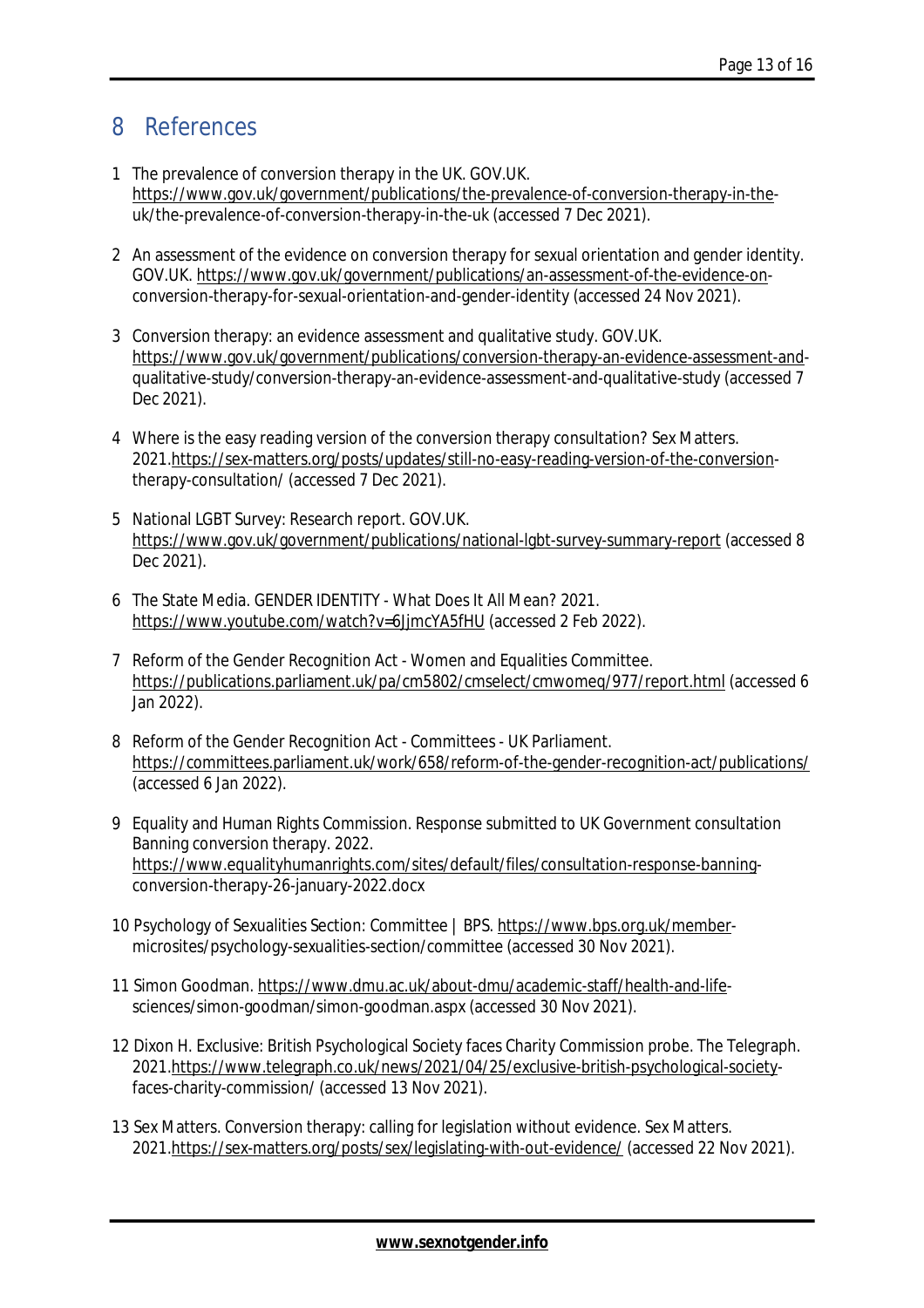- 14 Sex Matters. GEO research finds no evidence for banning transgender 'conversion therapy'. Sex Matters. 2021[.https://sex-matters.org/posts/updates/geo-research/](https://sex-matters.org/posts/updates/geo-research/) (accessed 13 Nov 2021).
- 15 Thoughtful Therapists. SCOPING SURVEY FOR GOVERNMENT EQUALITIES OFFICE CONSULTATION ON CONVERSION THERAPY. <https://thoughtfultherapists.org/scoping-survey-pdf/>(accessed 21 Nov 2021).
- 16 Transgender Trend. Prevalence of conversion therapy by therapists in the UK. Transgender Trend. 2021[.https://www.transgendertrend.com/conversion-therapy-therapists-uk/](https://www.transgendertrend.com/conversion-therapy-therapists-uk/) (accessed 21 Nov 2021).
- 17 Griffin L, Clyde K, Byng R, *et al.* Sex, gender and gender identity: a re-evaluation of the evidence. *BJPsych Bull* undefined/ed;:1–9. doi:10.1192/bjb.2020.73
- 18 Cherry J. Joanna Cherry QC on Twitter. Twitter. <https://twitter.com/joannaccherry/status/1459432942384648194> (accessed 13 Nov 2021).
- 19 Britain's proposal to ban "conversion therapy" is not what it seems. *The Economist* 2021[.https://www.economist.com/leaders/2021/12/04/britains-proposal-to-ban-conversion](https://www.economist.com/leaders/2021/12/04/britains-proposal-to-ban-conversion)therapy-is-not-what-it-seems (accessed 2 Dec 2021).
- 20 A proposed bill on conversion therapy could do more harm than good. *The Economist* 2021[.https://www.economist.com/britain/2021/12/04/a-proposed-bill-on-conversion-therapy](https://www.economist.com/britain/2021/12/04/a-proposed-bill-on-conversion-therapy)could-do-more-harm-than-good (accessed 2 Dec 2021).
- 21 Mark Jenkinson MP. Gender dysphoria is the only condition that everyone, including the NHS, is expected to affirm rather than fully understand the root cause of, and potentially treat. @markjenkinsonmp. 2021[.https://twitter.com/markjenkinsonmp/status/1463963777540497413](https://twitter.com/markjenkinsonmp/status/1463963777540497413)  (accessed 6 Dec 2021).
- 22 Bartosch J. The Government's attempt to ban conversion therapy is ham-fisted. The Telegraph. 2021[.https://www.telegraph.co.uk/news/2021/11/26/governments-attempt-ban-conversion](https://www.telegraph.co.uk/news/2021/11/26/governments-attempt-ban-conversion)therapy-ham-fisted/ (accessed 6 Dec 2021).
- 23 Press pause on conversion therapy law. Sex Matters. 2021.https://sexmatters.org/posts/sex/press-pause-on-conversion-therapy-law/ (accessed 6 Dec 2021).
- 24 Costa N da. Don't rush the ban on 'conversion therapy'. The Telegraph. 2021[.https://www.telegraph.co.uk/news/2021/12/07/dont-rush-ban-conversion-therapy/](https://www.telegraph.co.uk/news/2021/12/07/dont-rush-ban-conversion-therapy/) (accessed 8 Dec 2021).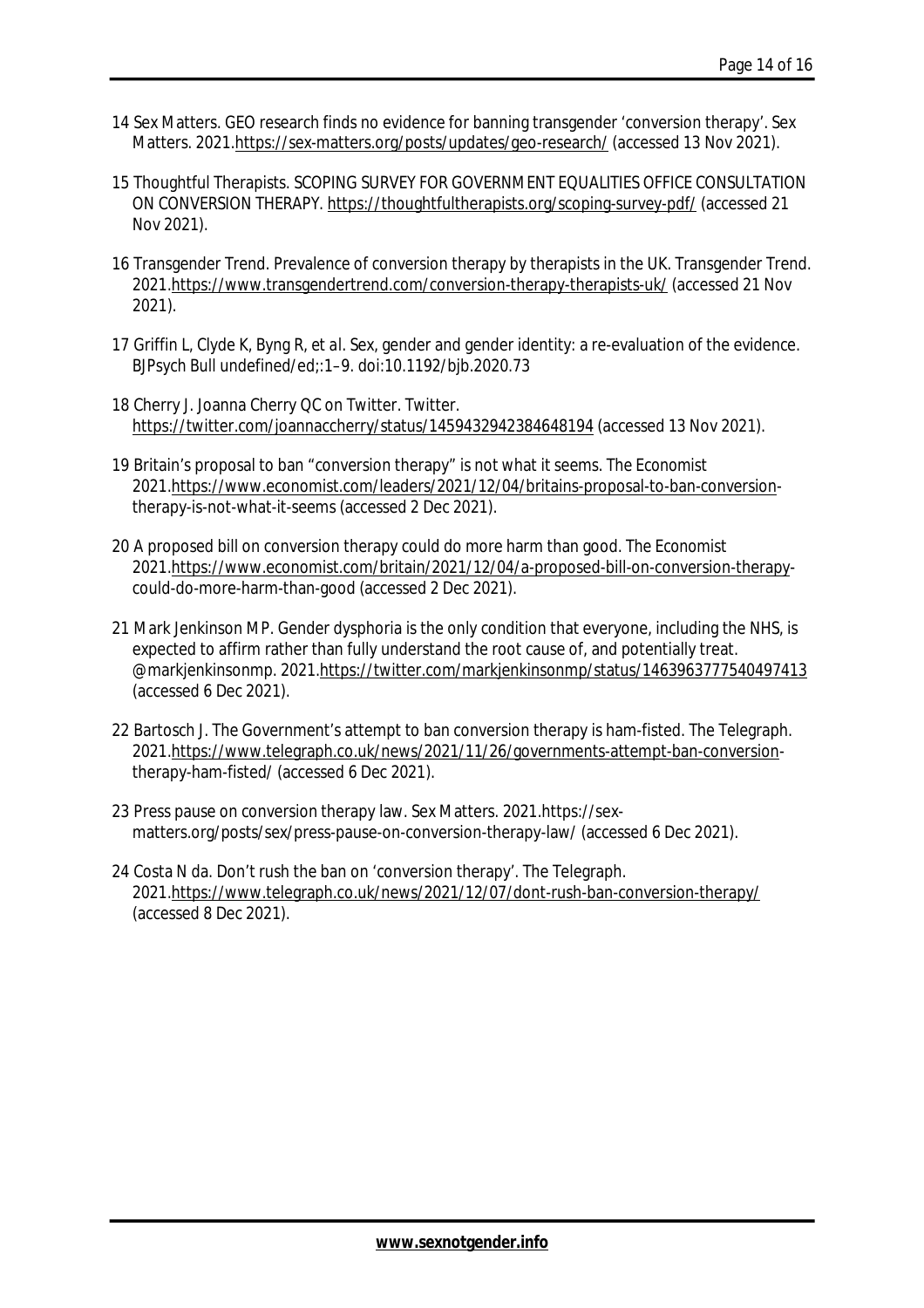### Appendix A — WESC definitions

An examination of some on the definitions given in Appendix A of the report[7] by the Women and Equalities Select Committee in their inquiry into the Gender Recognition Act.[8]

- 1. Sex: Assigned by medical practitioners at birth based on physical characteristics. Sex can be either male or female.
	- 1.1. Sex is not 'assigned': it is observed (including by parents) and recorded at birth or (increasingly) long before.
	- 1.2. However, the definition that sex is binary and can only be female or male is consistent with the Equality Act 2010.

# 2. Gender: Often expressed in terms of masculinity and femininity, gender refers to socially constructed characteristics, and is often assumed from the sex people are registered as at birth.

- 2.1. How is 'gender' 'assumed' from a sex? What does that mean and entail?
- 2.2. What's the measure of masculinity and femininity?
- 2.3. How is 'gender' 'assumed' from a sex? What does that mean and entail?
- 2.4. Who decides what these are and where an individual is on this supposed scale?
- 2.5. If it's left to each individual (it's certainly not the place of government to dictate this), how can the government base laws on this basis?
- 2.6. How can 'gender' be anything other than a reliance on demeaning, regressive stereotypical notions of societal roles for the two sexes?
- 2.7. This sets up a conflict: on one hand it refers to femininity and masculinity, which have a number of different and variable measures but on the other hand it equates this to sex, which has already been established as binary.

## 3. Gender identity: A person's internal sense of their own gender. This does not have to be man or woman. It could be, for example, non-binary.

- 3.1. What's the distinction between 'gender' and 'gender identity'?
- 3.2. What's the difference between a person's 'gender' and their internal sense of their own 'gender'?
- 3.3. How could they be different?
- 3.4. Are they not by these definitions at least synonymous?
- 3.5. Why then complicate things with superfluous terms?